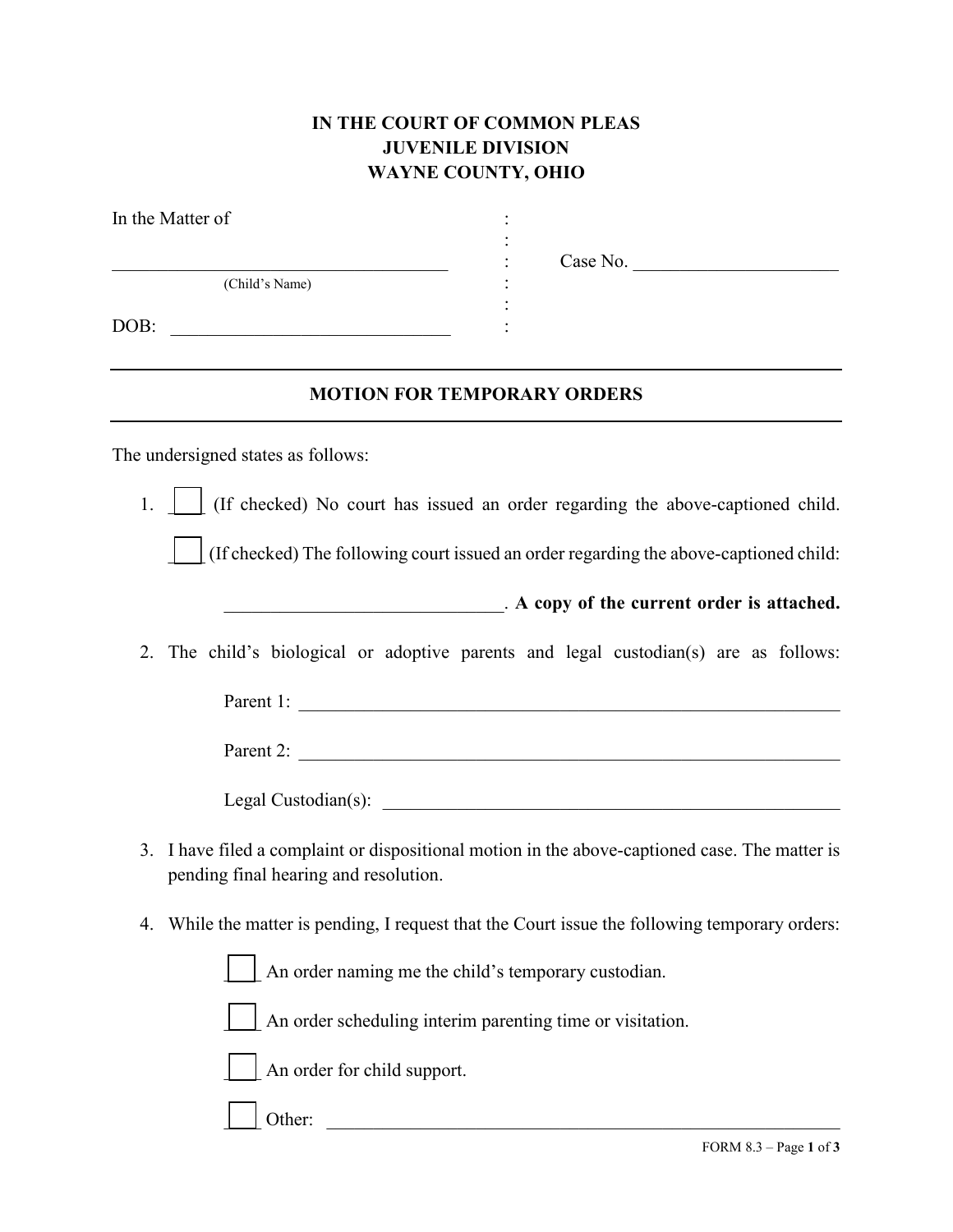5. The reasons for this request are as follows:

| 6. | I am requesting that the Court (check one):                                                                                                                                                               |
|----|-----------------------------------------------------------------------------------------------------------------------------------------------------------------------------------------------------------|
|    | Set this request for a temporary orders hearing.                                                                                                                                                          |
|    | Issue the order on an emergency basis because there is immediate or<br>imminent risk of serious harm to the child, and I have presented sufficient<br>information above that demonstrates this emergency. |
| 7. | It is in the child's best interest to award the above order.                                                                                                                                              |
|    | By signing below, I represent the above information is truthful and complete to the best of<br>my knowledge.                                                                                              |
|    | Signature of Movant                                                                                                                                                                                       |
|    |                                                                                                                                                                                                           |

Address

City/State

In \_\_\_\_\_\_\_\_\_\_\_\_\_\_\_\_\_\_\_\_\_\_\_\_\_\_\_ County, Ohio, the above was sworn to and subscribed in my

presence this  $\_\_\_\_\$  day of  $\_\_\_\_\_\_\$ .

Notary Public

 $\mathcal{L}_\mathcal{L}$